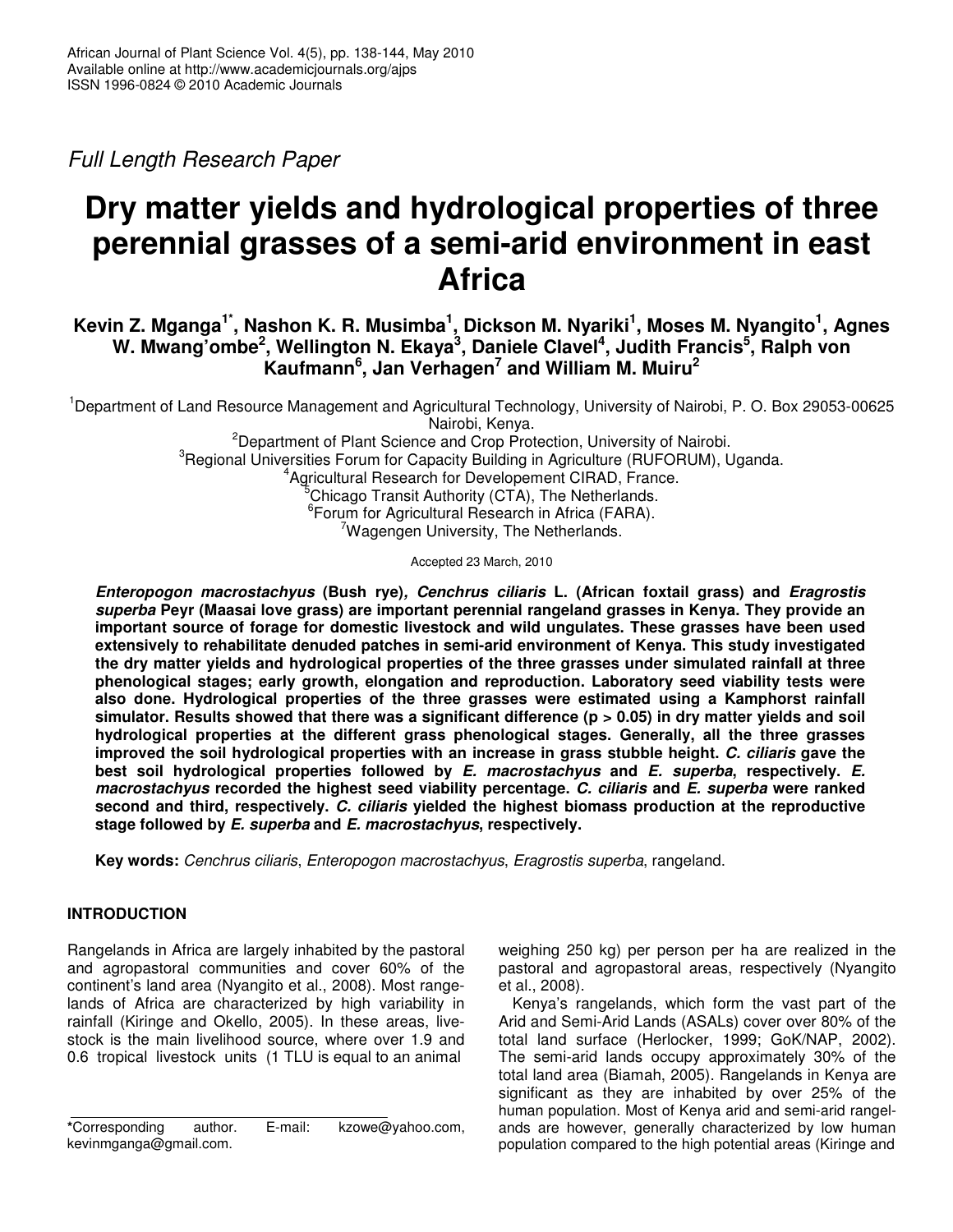**Table 1.** Agro-climatic zones of Kenya, excluding areas above 3000 m altitude.

| Zone | $R/E_0^*$ | <b>Classification</b> | R         | E。        |
|------|-----------|-----------------------|-----------|-----------|
|      | (%)       |                       | (mm)      | (mm)      |
|      | > 80      | Humid                 | 1100-2700 | 1200-2000 |
| Ш    | 65-80     | Sub-humid             | 1000-1600 | 1300-2100 |
| Ш    | 50-65     | Semi-humid            | 800-1400  | 1450-2200 |
| IV   | 40-50     | S.humid - S.arid      | 600-1100  | 1500-2200 |
| v    | 25-40     | Semi-arid             | 450-900   | 1650-2300 |
| ۷ı   | 15-25     | Arid                  | 300-560   | 1900-2400 |
| VII  | < 15      | Verv arid             | 150-350   | 2100-2500 |

Notes: Source Biamah (2005), \* R- Average rainfall; E<sub>o</sub>- Average annual evaporation.

Okello, 2005). The main livestock types raised are cattle, sheep and goats. The number of animals per household varies a lot, but the overall means are: cattle 5; shoats 8. The main sheep breeds kept are the Red Maasai and Black Persian Head, while goat breeds are small east African and Galla. The main cattle breed is the small east African Zebu which is not native to the region; hence, has low resistance to drought and diseases. The Sahiwal and Boran exotic breeds and their crosses are kept but to a lesser extent (Musimba et al., 2004).

Livestock are important not only as sources of meat, milk and cash but also for manure and draught power. However, livestock production in semi-arid rangelands of Kenya is generally characterized by low productivity. This can be attributed to shortage of water and feed (Musimba et al., 2004) and human-induced rangeland degradation (Nyangito et al., 2008). The sources of degradation include inappropriate cultivation of marginal areas, deforestation and over-grazing. Increasing trends of land degradation in the grazing environment exacerbates low productivity. Productivity maybe in terms of primary production, that is, biomass yield or maybe translated to animal production through reduced and carrying capacity.

Soil erosion is the single most visible and notorious form of environmental degradation in the semi-arid rangelands of Kenya. Accelerated soil erosion occurs when vegetation cover is removed to facilitate soil loss from the forces of water and wind (Rietkerk et al., 2000; Nyangito et al., 2008). Ironically, it is also probably the most reversible, that is, the most responsive to restoration and rehabilitation.

Ecological restoration is the process of assisting recovery of an ecosystem that has been degraded, damaged or destroyed (Visser et al., 2007).

The general aims of restoration are, in most cases to increase vegetation cover, increase biodiversity and to increase production potential for improving grazing capacity (Visser et al., 2007). Previous studies have demonstrated that perennial vegetation can increase infiltration capacity (Broersma et al., 1995; Seobi et al., 2005; Nyangito et al., 2009).

Objectives of this study were: 1) to determine which of the three common perennial grasses in the semi-arid rangelands of Kenya was the most effective in improving soil hydrological responses, thus, reduce runoff and sediment production as a function of soil erosion and 2) to establish the dry matter yields of the same grasses at the three stages of grass growth and development, that is, early growth, elongation and reproduction stages. In this study, the three perennial grass species used were Enteropogon macrostachyus, Cenchrus ciliaris and Eragrostis superba.

# **MATERIALS AND METHODS**

# **Study area**

The experiment was carried out in the semi-arid district of Kibwezi; Kenya 200 km southeast of the capital city Nairobi, along the Nairobi-Mombasa highway. The Kamba agropastoralists are the main ethnic inhabitants in the study area (Nyangito et al., 2009).

The district lies between the latitudes  $2^{\circ}$  6' S and  $3^{\circ}$ S, and longitude 37º36΄ E and 38º30΄ E, respectively, and has a total area of 3400 km² (CBS, 2000).

The most dominant soils in the Kenyan semi-arid areas are Luvisols, Lixisols, Acrisols, Alisols, Ferralsols, Planosols, Solonchaks, Solonetz, Vertisols and Fluvisols (FAO/UNESCO Classification) (Biamah, 2005). These semi-arid soils are considered problematic, because their physico-chemical properties limit the uses for agricultural purposes (Biamah, 2005). They generally have low organic matter contents and an unstable structure. The main problems associated with these soils are high levels of salinity and sodicity, poor drainage, soil erosion, soil compaction, soil crusting and low soil fertility (Biamah et al., 1994).

Surface crusting properties are enhanced by rainfall of high intensity and short duration that is prevalent in semi-arid Kenya (Biamah, 2005).

The climate is typical semi-arid and the district is representative of many other zones with similar ecological conditions throughout Kenya, characterized by low and unreliable soil moisture for plant growth. Semi-arid lands of Kenya occupy approximately 30% of the total land area and are classified into two agro-climatic zones (ACZ), IV and V, on the basis of the ratio of rainfall to open water evaporation (R/Eo) (Table 1) (Biamah, 2005).

The average annual rainfall, evaporation and temperatures are 600, 2000 mm and 23°C, respectively (Michieka and van der Pouw, 1977; Braunn, 1977). Due to its proximate position along the equator, the area experiences a bimodal pattern of rainfall with long rains from March - May and short rains from November – December. The short rains are more reliable in time than long rains and are therefore more important. According to Braunn (1977), there is a concentration of rainfall at the beginning of the long or short rains. Rainfall intensities are usually very high.

The distribution of the vegetation in the study area is controlled by a number of complex interrelated factors such as climate, geological formation, soil type and the presence or absence of ground water (Musimba et al., 2004). The natural vegetation is woodland and savanna, with several tree species, mainly Acacia sp (A) such as Acacia tortilis (Forsk) Hayne and Acacia mellifera (Vahl) Benth, Commiphora africana (A. Rich) Engl, Adansonia digitata Linn and Tamarindus indica L. Shrubs include Apis mellifera, Apis senegal (L) willd and Grewia spp. (Nyangito et al., 2009). Perennial grasses such as C. ciliaris, E. macrostachyus and Chloris roxburghiana can dominate but many succumb to continuous abuse over long periods. E. superba is also commonly found in the district (Musimba et al., 2004).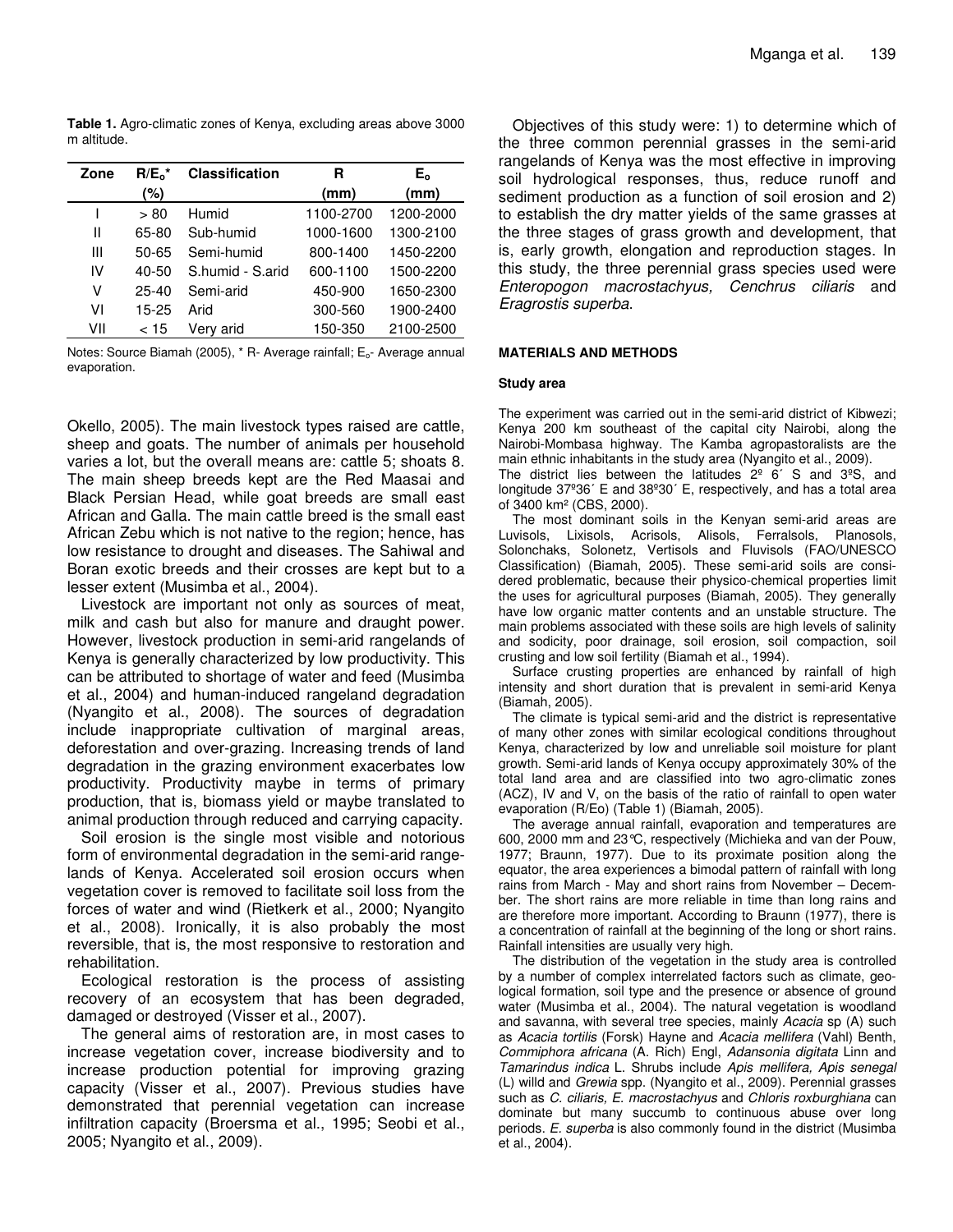

**Figure 1.** Experimental design of the plots.

CC-Cenchrus ciliaris, EM-Enteropogon macrostachyus, ES- Eragrostis superba and **......... -** Fence Line.

# **Seed viability tests by germination**

Germination test as described by Tarawali et al. (1995) was used in the study. Random samples of 100 seeds of the three grass species bought from a farmer who practices grass reseeding in his farm were put on wet Whitman filter paper in a petri dish. The seeds used for the experiment were harvested in 2007. The petri dishes were then placed at room conditions (30°C) in the study area before the field experiment was carried out to establish the viability and germination potential of the seeds to be used. Another random sample of the same seeds was kept in an incubator at 20°C. The grass seeds that germinated everyday were counted and removed from the petri dishes. The seeds were monitored for 14 days. At the end of the 14 days, all germinated seeds were expressed as a percentage of total number of seeds. Seeds which did not germinate within this period were considered dormant.

#### **Site preparation and experimental design**

Site preparation involved seed bed preparation, creation of shallow micro-catchments, approximately 15 cm in depth, setting up the sprinkler irrigation system (simulated rainfall) and fencing the experi-mental plots to prevent destruction from free grazing livestock in the study area. Soil disturbance plays an important role in the success rate of restoration attempts (Curtin, 2002; van den Berg and Kellner, 2005). Ox-driven ploughs were used to disturb the soil and create micro-catchments.

The experimental design was split into three blocks each with an area of 150 m<sup>2</sup> (15 x 10 m). Each block was further divided into six plots of 25  $m^2$  (5 x 5 m). The three blocks were horizontally separated from each other by a 5 m fire break (Figure 1). The experimental plots were fenced off using locally available Acacia branches to keep of free grazing livestock from trampling over the grass seedlings.

The seeds of the grasses were sown (September, 2008) along the created micro-catchments as pure stands; C. ciliaris, E. macrostachyus and E. superba and as two grass mixture; C. ciliaris - E. macrostachyus, C. ciliaris - E. superba and E. macrostachyus - E. superba.

#### **Soil hydrological responses and sediment production**

Simulated rainfall (Young et al., 1972) was used to investigate soil hydrological responses and sediment production of the three grasses at different grass stubble heights. Infiltration capacity  $(\text{mlmin}^{-1})$  on 0.3 X 0.3 m plots of the perennial grasses at the

different stubble heights was measured using a Kamphorst Rainfall Simulator (Kamphorst, 1987). 2.08 cm of water was applied each time (Each simulation consisted of a rain shower of 5 min with an intensity of 375 mlmin<sup>-1</sup>) (Rietkerk et al., 2000). This was again repeated after five minutes to ensure runoff. All simulations were done when the soil was near field capacity.

Runoff was collected from each plot, decanted and weighed. Infiltration capacity was calculated by subtracting runoff from amount of simulated rainfall applied. The sediment produced was washed into storage bottles and dried at 105°C in an oven for 24 h to evaporate all the soil moisture. The dried soil was converted to sediment produced in kg/ha. This index of sheet erosion and calculated as:

Sediment production  $(kg/ha) = (Sediment collected × Area) / Plot area$ 

#### **Vegetation sampling**

Biomass production of the three grasses was estimated using the quadrat method of vegetation sampling. A  $0.5 \times 0.5$  m quadrat was used. Destructive sampling techniques of clipping were used. Clipping was done at a stubble height of 2.5 cm in the quadrat in each plot. Six quadrats were placed at each sub-plot. The harvested biomass was placed in sealed brown paper bags and oven dried at 80ºC for 96 h to remove the moisture and weighted to estimate dry matter yields (kg/ha). Biomass was collected at grass stubble heights of 15 cm (Early Growth), 30 cm (Elongation) and 60 cm (Reproduction). This was done after two, four and six months, respectively, after sowing (September, 2008).

#### **Statistical analyses**

Dry matter yields and soil hydrological responses of the three grasses at the different grass stubble heights were compared using One-Way Analysis of Variance and means separated using Tukey's-b. Mean comparison were performed at  $p < 0.05$ . The Statistical Package for Social Sciences (SPSS) (Einstein and Abernethy, 2000) computer program was used to analyzed data.

# **RESULTS AND DISCUSSIONS**

The results showed that there was a difference in seed germination between the three grass species tested. Under room ambient temperatures in the study area,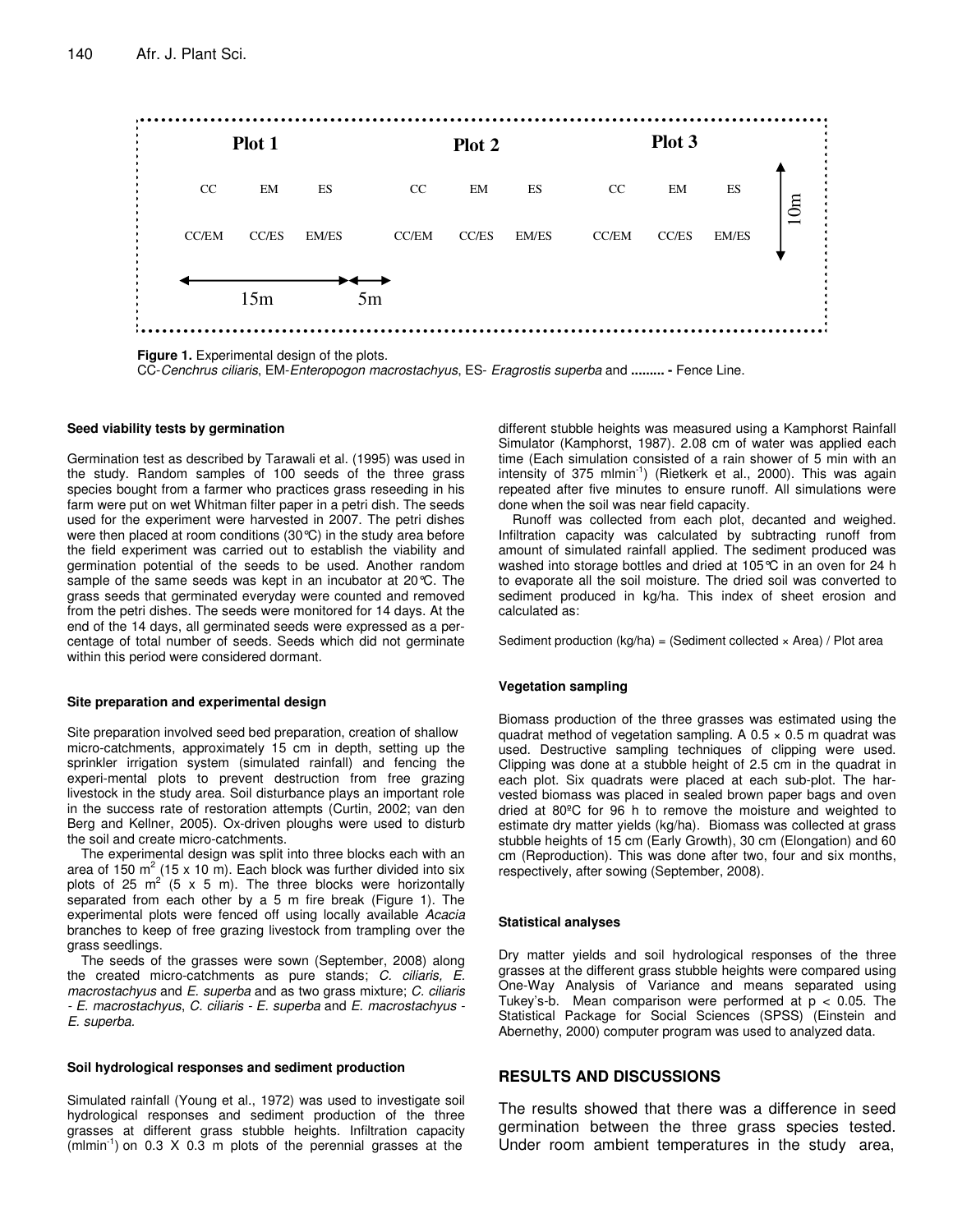

**Figure 2.** Daily percentage seed germination of Enteropogon macrostachyus, Eragrostis superba and Cenchrus ciliaris at 30°C in the study area.

where temperatures were at an average of 30ºC, the seeds of *E. macrostachyus* had the highest germination of 53%. The percent seed germination for C. ciliaris was 12% while *E. superba* had the lowest percent germination of 10%.

Under controlled laboratory conditions, at 20ºC after 9 months, results also showed differences in seed germination. Seeds of E. macrostachyus had the highest germination of 85%. The percent seed germination for C. ciliaris was 40%, while E. superba had the lowest percent germination of 21%. Results of the daily percentage seed germination of the three grass species under room conditions and under controlled conditions are illustrated in Figures 2 and 3.

The differences observed among the grass species in terms of percent seed germination can be explained by the intrinsic properties of the seeds such as dormancy and integumental hardness, and climatic factors especially ambient temperatures. Poor initial germination percentages may be attributed to the high hygroscopic nature of most seeds of range grasses. Dry seeds, particularly those of rangeland grasses are known to be highly hygroscopic (Ernest and Tolsma, 1988) and exposure of dry seeds to moisture has been reported to worsen the dormancy and often leads to fungal infection (Chin and Hanson, 1999; Tweddle et al., 2003).

Higher percent seed germination of E. macrostachyus may be explained by its dormancy mechanism which involves only the integument while the other two species may have both the embryo and/or the integument related dormancy (Bryant, 1985). The hairy bristle coat of the C. ciliaris fascicles is likely to have also aided its germination by maintaining a high humidity within the fascicle and thereby help reduce water loss from the caryopsis thus enhancing germination (Cook and Dolby, 1981; Silcock and Smith, 1982; Sharif-Zadeh and Murdoch, 2001) as compared to that of E. superba. Faster seed germination is highly desirable under field conditions since it gives the seedlings a head start in the normal plant competition (Kadmon and Schimida, 1990; Keya, 1997). The faster a seed moves from the seed and seedlings stages, the higher the chances for its survival and subsequent establishment if there is no selective predation (Ernest and Tolsma, 1998; Chin and Hanson, 1999).

It is therefore, expected that E. macrostachyus to have better seedling survival and establishment compared than *C. ciliaris* or *E. superba.* However, the delay in imbibitions could be advantageous in areas where initial storms are followed by a long dry spells. In such environments, delayed imbibitions could cause fewer seedlings to be affected by the drought. On the other hand, species with delay germination are at a disadvantage since the rains would end while the seedlings are still young. Grasses differed in the infiltration capacity (cm<sup>3</sup>), runoff  $(cm<sup>3</sup>)$  and sediment production (kg/ha) at various grass stubble heights (Tables 2, 3 and 4).

Previous studies have demonstrated that perennial vegetation can increase infiltration capacity (Wood, 1977; Broersma et al., 1995; Seobi et al., 2005). Nyangito et al. (2009) also observed higher infiltration capacity in sites dominated by E. macrostachyus than those dominated by E. superba, while working with the same grasses in Kibwezi district. Reduced infiltration capacity may lead to low soil water recharge and low soil water availability, precipitating soil water limitations on plant growth and thus, negatively affecting plant ecosystem regulatory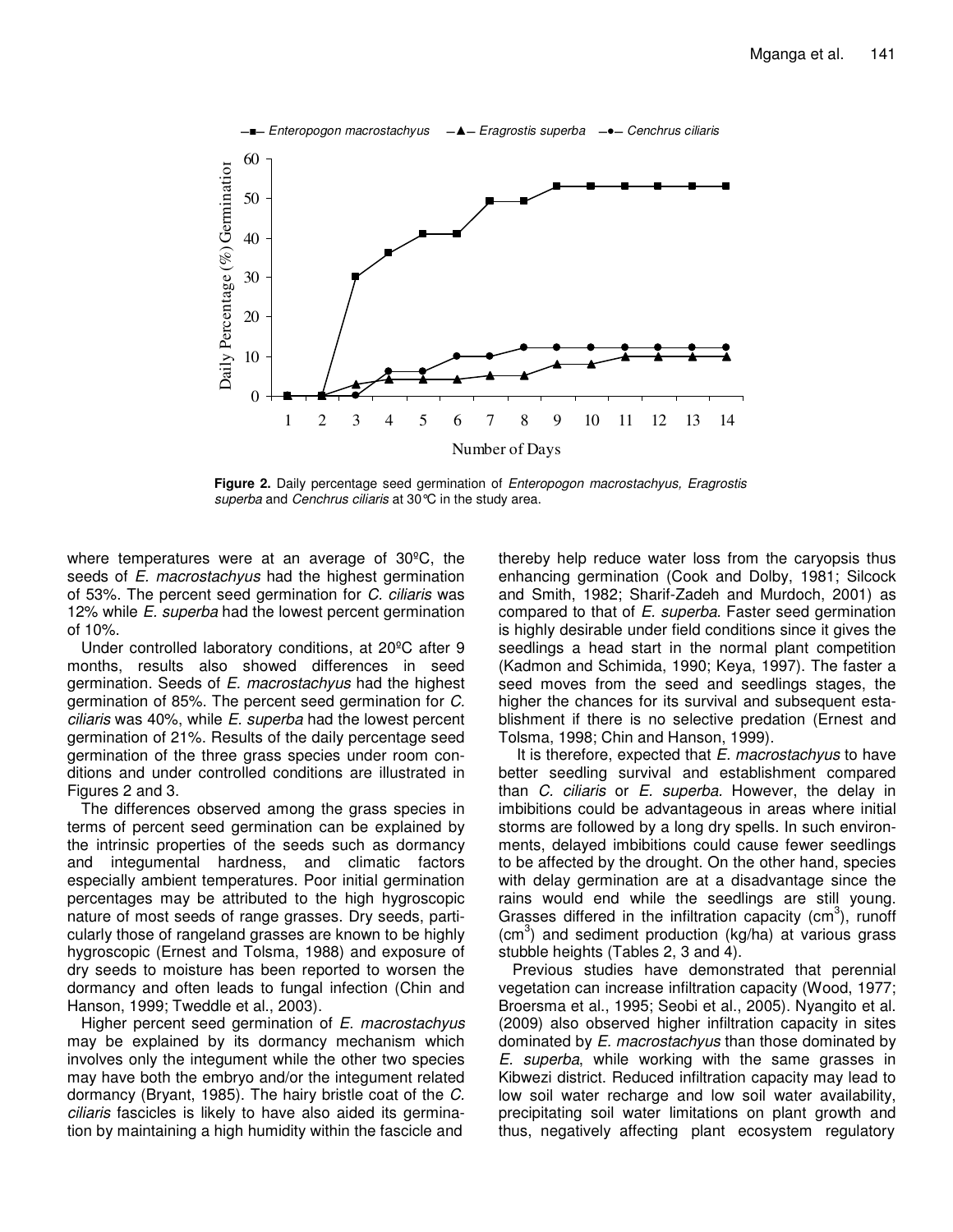

Figure 3: Daily percentage seed germination of *Enteropogon macrostachyus*, Eragrostis superba and Cenchrus ciliaris under controlled conditions, 20ºC, throughout the study period.

**Table 2.** Effect of different grass stubble heights on infiltration capacity (cm<sup>3</sup>).

|             | Infiltration capacity (cm <sup>3</sup> ) |            |            |
|-------------|------------------------------------------|------------|------------|
| Height (cm) | CC.                                      | EМ         | ES         |
| O           | $1047^a$                                 | $1047^a$   | $1047^a$   |
| 20          | 1530 <sup>b</sup>                        | $1413^{b}$ | $1067^a$   |
| 10          | 1883c                                    | $1760^c$   | $1513^{b}$ |

Notes: CC-Cenchrus ciliaris, EM-Enteropogon macrostachyus, ES-Eragrostis superba. Column means with different superscripts are significantly different at  $p < 0.05$ .

**Table 4.** Effect of different grass stubble heights on sediment production (kg/ha).

|             | Sediment production (kg/ha) |                      |                      |  |
|-------------|-----------------------------|----------------------|----------------------|--|
| Height (cm) | CC.                         | EМ                   | ES                   |  |
| 0           | 4614.27 <sup>a</sup>        | 4614.27 <sup>a</sup> | 4614.27 <sup>a</sup> |  |
| 20          | 675.45 <sup>b</sup>         | 1178.45 <sup>b</sup> | 1677.21 <sup>b</sup> |  |
| 40          | $41.12^{b}$                 | 122.84 <sup>b</sup>  | $320.85^{\circ}$     |  |

Notes: CC-Cenchrus ciliaris, EM-Enteropogon macrostachyus, ES - Eragrostis superba. Column means with different superscripts are significantly different at  $p < 0.05$ .

Table 3. Effect of different grass stubble heights on runoff  $(cm<sup>3</sup>)$ .

|             |                  | Runoff $(cm3)$   |                  |
|-------------|------------------|------------------|------------------|
| Height (cm) | СC               | EМ               | ES               |
|             | 953 $a$          | 953 $a$          | 953 <sup>a</sup> |
| 20          | 470 <sup>b</sup> | 587 <sup>b</sup> | 933 <sup>a</sup> |
| 40          | 117 $\degree$    | $240^\circ$      |                  |

Notes: CC- Cenchrus ciliaris, EM -Enteropogon macrostachyus, ES-Eragrostis superb. Column means with different superscripts are significantly different at p < 0.05.

# services (Yates et al., 2000; Nyangito et al., 2009).

Grasses with higher and lower infiltration capacities gave lower and higher runoffs, respectively. Nyangito et al. (2009) reported similar results under natural pastures. C. ciliaris yielded the lowest runoffs followed by E. macrostachyus and E. superba respectively. This could be attributed to the growth and morphological characteristics of the grasses, given that, the soil type in the site was similar. C. ciliaris is densely leafed with branching culms arranged in a funnel shape. The grass is also relatively broad leafed.

These characteristics presents a greater surface area for collecting water and rain drops that is concentrated more into its rhizosphere. E. macrostachyus, though narrow leafed, tends to be leafy than steamy especially at its base, therefore, closely compares with C. ciliaris in trapping water. In contrast, E. superba is stemmier and thus, less effective in concentrating rain water into their rhizosphere.

There was a general decline in sediment production with an increase in grass height. This can be attributed to the reduction of the force of water drops hitting and destabilizing the soil structure. Generally, vegetation cover intercepts rainfall kinetic energy and thereby, decreases the mobilization of soil particles. The taller grasses trap more water drops and funnel it down its crown thus, concentrating more water around the rhizosphere compared to the shorter grasses. The larger leaf blades also reduce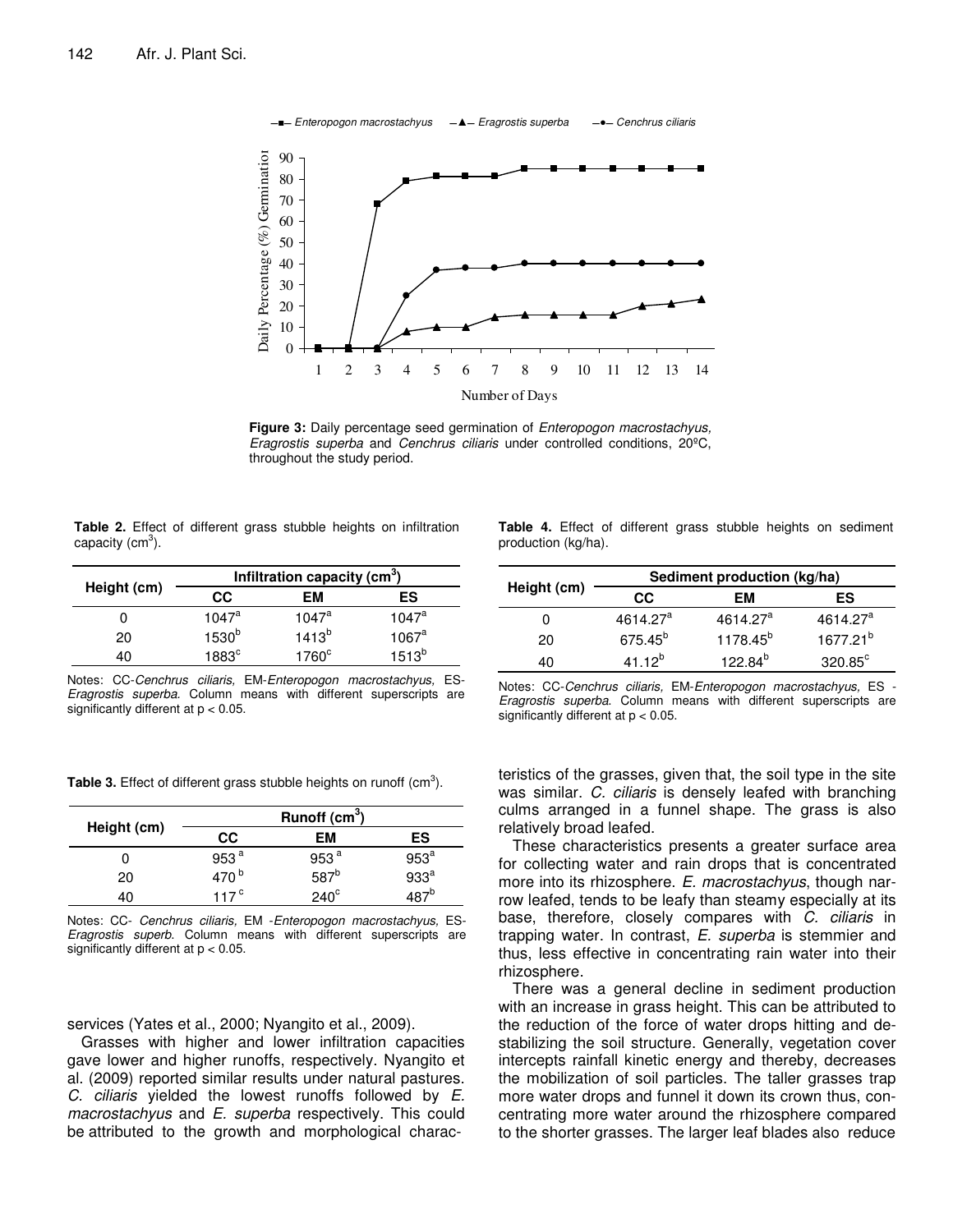|             | Dry matter yields, kg/ha (DM) |           |                     |
|-------------|-------------------------------|-----------|---------------------|
| <b>Plot</b> | 15cm                          | 30 cm     | 60 cm               |
| CC          | $44.2^a$                      | 104.2 $a$ | 1026.6 <sup>b</sup> |
| EM          | 83.9 <sup>a</sup>             | $168.0^a$ | $744.0^{b}$         |
| ES          | $47.0^a$                      | $109.8^a$ | 896.5 <sup>b</sup>  |
| CC/EM       | $32.0^{\circ}$                | $144.0^a$ | 780.9 <sup>b</sup>  |
| CC/ES       | $43.4^a$                      | $169.2^a$ | $808.3^{b}$         |
| EM/ES       | 59.0 <sup>a</sup>             | $164.8^a$ | $709.3^{b}$         |

**Table 5.** Dry matter yields of the three grasses at different stubble heights.

Notes: CC- Cenchrus ciliaris, EM- Enteropogon macrostachyus, ES- Eragrostis superba.

the force of the water drops directly hitting the ground.

This improves infiltration capacity and reduces runoff thus, less sediment production. Row means with different superscripts are significantly different at  $p < 0.05$ , 15 cm (Early Growth Phase), 30 cm (Elongation Phase), 60 cm (Reproduction Phase). There was a significant difference  $(p < 0.05)$  in dry matter yields for the 60 cm height compared to the other two stubble heights in all the grasses (Table 5). The difference in biomass yields in plots under pure grass stands across the different grass stubble heights and can be attributed to the growth characteristics and morphological properties of the grasses. Higher biomass yields of E. macrostachyus at average heights of 15 cm (Early Growth) and 30 cm (Elongation) can be attributed to its faster seed germination giving its seedlings a head start in the normal plant competition (Kadmon and Schimida, 1990).

E. macrostachyus moves faster through the initial growth stages compared to E. superba and C. ciliaris.

Higher grass yields of E. superba and C. ciliaris at an average height of 60 cm (Reproduction) compared to that of E. macrostachyus can be attributed to the stemmier nature of both C. ciliaris and E. superba. E. macrostachyus is less stemmy. C. ciliaris had a higher dry matter yields than E. superba because it is leafier.

The results showed that above-ground biomass production of the three grass species used were different. This is comparable to the results of Chelishe and Kitalyi (2002) who reported that these grass species have different above-ground biomass yields. These results of dry matter yields were however, much lower compared to the yields of the same grass species under the same land treatment under rainfall as reported by Opiyo (2007) working in neighbouring Kitui district. Biomass yields of 4908.5, 3734 and 2434.5 kg/ha for E. macrostachyus, C. ciliaris and E. superba, respectively, were reported by Opiyo (2007). This confirms what Reichenberger and Pyke (1990) earlier observed that rangeland grasses are known to yield various quantity of fodder depending on the prevailing environmental conditions.

The differences in biomass yields in plots under two grass mixtures can also be attributed to their growth characteristics, morphological and physiological properties and competitive advantage of the individual grass species constituting the mixture.

# **Conclusions**

There was a general improvement in soil hydrological properties with an increase in grass stubble height. That is, there was a general increase in infiltration capacity and reduction in runoff and sediment production with an increase in grass stubble heights in all the three grasses. However, results from this study suggest that C. ciliaris is the best in improving soil hydrological properties. E. macrostachyus and E. superba were ranked second and third, respectively.

Pure stands as opposed to two grass mixtures give better dry matter yields in all the three grass species used. C. ciliaris give better dry matter yields compared to E. superba and E. macrostachyus which were ranked second and third, respectively. Furthermore, results from this study also suggest that  $C$ . ciliaris is more competitive than E. superba and E. macrostachyus due to its allelopathic nature.

# **ACKNOWLEDGEMENTS**

Funding for this project was provided by the Agricultural Innovations for Drylands Africa (AIDA). We would also like to thank the University of Nairobi for allowing us to use its laboratories and field facilities. Special thanks go to the Kamba agropastoralists community in Kibwezi district for their support, cooperation and sharing their indigenous technical knowledge and expertise throughout the study period.

# **REFERENCES**

Biamah EK (2005). Coping with drought: Options for soil and water management in semi-arid Kenya. Tropical Resource Management Papers, No. 58. Wageningen University and Research Centre (Wageningen UR).